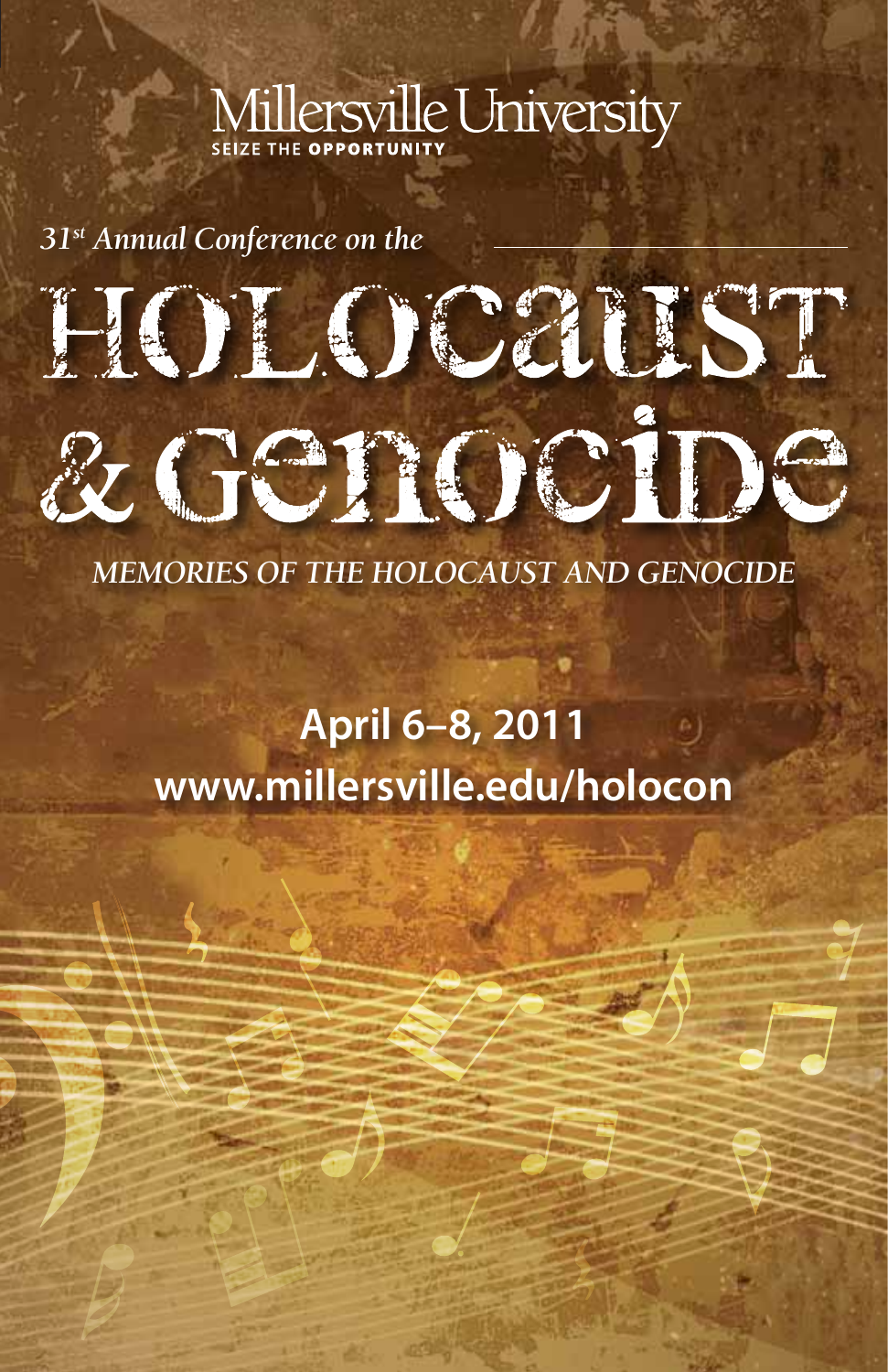#### **31st Annual Conference on the Holocaust and Genocide Millersville University of Pennsylvania April 6–8, 2011**

#### **Memories of the Holocaust and Genocide**

| <b>DIRECTOR</b>          |
|--------------------------|
| <b>COMMITTEE MEMBERS</b> |

Administrative Assistant Margaret Eichler Graduate Assistant Terri Monserrat

Victoria Khiterer

Onek Adyanga Dennis Downey Jack Fischel Joshua Fischel Tanya Kevorkian

#### **Conference Patrons**

| Mr. William W. Adams          | Lancaster Jewish Community Center |
|-------------------------------|-----------------------------------|
| Mr. William F. Bash           | Mr. and Mrs. P. Alan Loss         |
| Mr. Eric Berman               | Dr. Robert A. Matlin              |
| Congregation Sharaai Shomayim | Dr. Bruce H. Pokorney             |
| Dr. and Mrs. Clark R. Kaufman | Robert and Stephanie Zuckerman    |
| Dr. Reynold S. Koppel         | Steven and Victoria Zuckerman     |

The 31st Annual Conference is pleased to acknowledge the support of the Offices of the President and Provost.

Special Thanks to the Millersville University Student Ambassadors, Millersville University Phi Alpha Theta National History Honor Society, Honors College Student Association and Hillel Organization.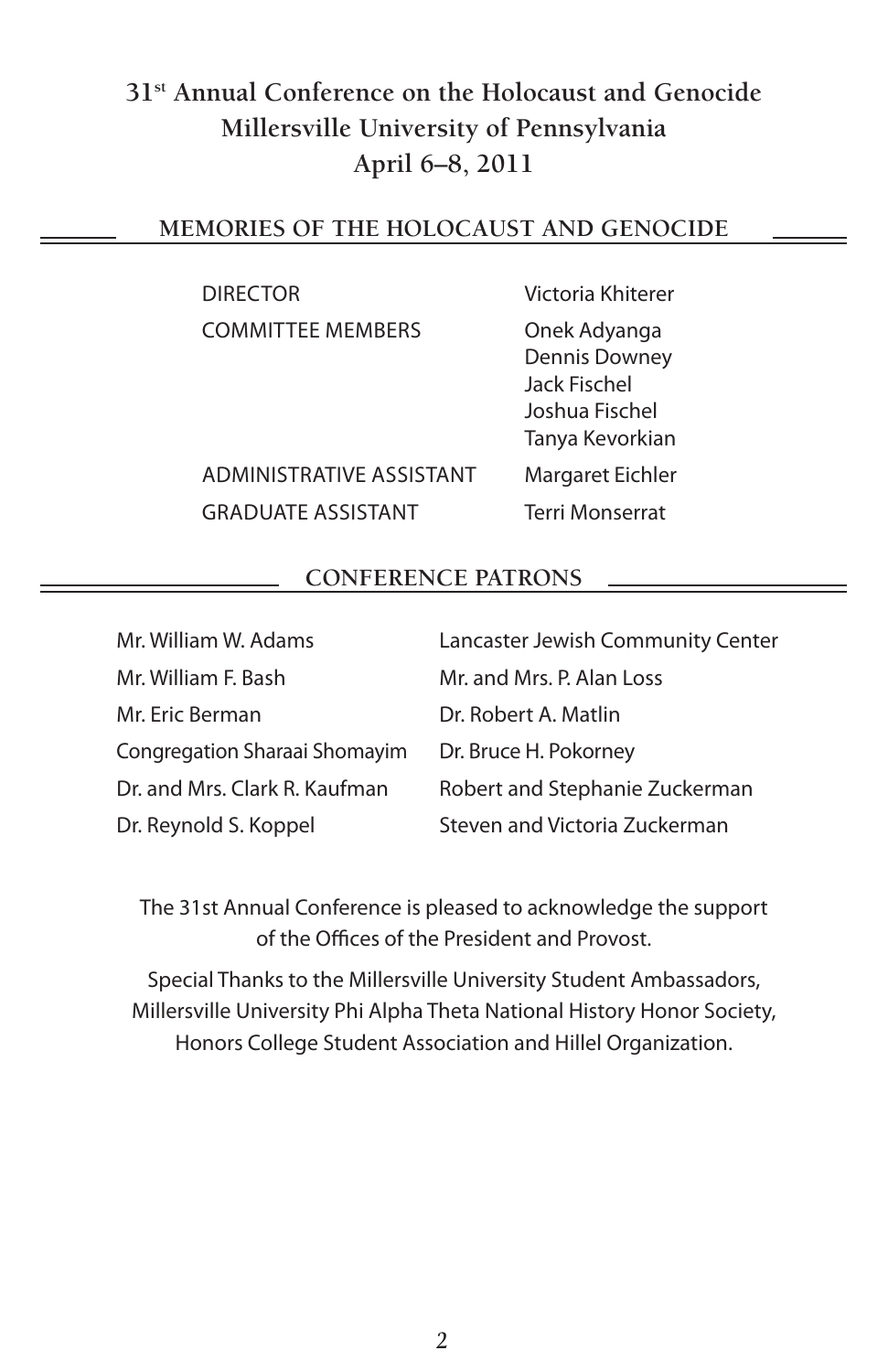#### **Wednesday, April 6, 2011, 7–10 p.m.**

*Located at 42 North Prince Street, Lancaster, Pa.*

Limited shuttle transportation from and to Heritage Hotel—Lancaster (500 Centerville Road, Lancaster) will be provided before and after the Conference Opening and the Concert of Jewish Music.

#### **Opening of the Conference**

Welcoming Remarks by Victoria Khiterer, Millersville University

Invocation by Rabbi Jack Paskoff, Congregation Sharaai Shomayim

#### **A Concert of Jewish Music** *Sponsored by the Department of Music*

Introduction to the Concert by Tanya Kevorkian, Millersville University

- Anita Boyle Renfroe, Millersville University and Ioannis Potamousis, Pennsylvania Academy of Music and Millersville University, *Gems for Two Pianists—Works by Jewish Composers*
- Includes Works by Louis Moreau Gottschalk (1829–1869), Aaron Copland (1900–1990), Abram Chasins (1903–1987) and Adam Gorb (1958– )

Intermission

Matti Kovler, New England Conservatory, *Jewishness in Music— A Personal Take*

**Concert tickets will be available at the Student Memorial Center. Call the Box Office at 717-872-3811 or stop at the SMC to reserve your ticket. The Concert is free and open to the public but tickets are required.**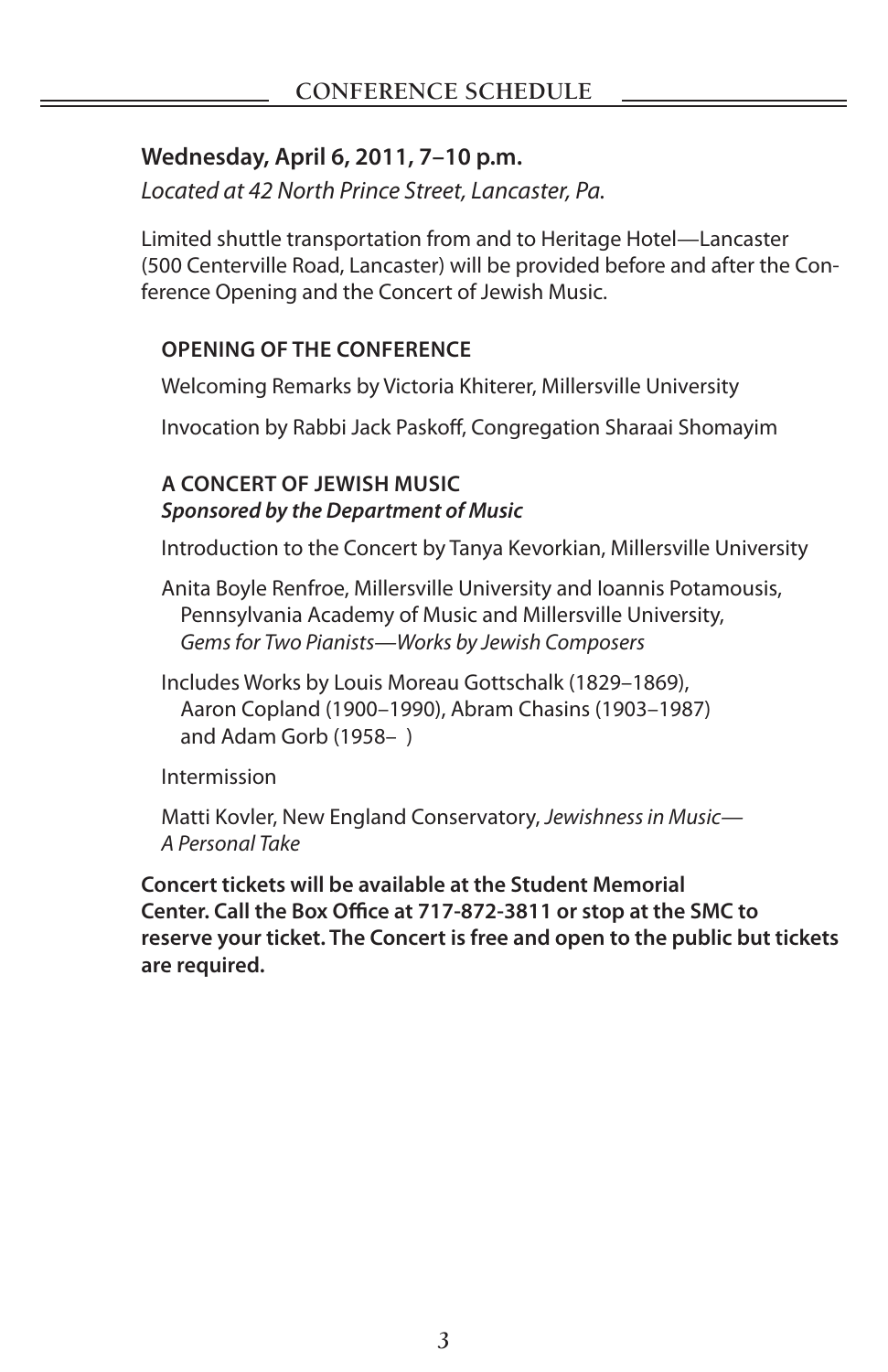#### **Thursday, April 7, 2011**

*All conference sessions will be at the Gordinier Conference Center, Millersville University, 2nd floor*

Limited shuttle transportation from and to Heritage Hotel—Lancaster (500 Centerville Road, Lancaster) will be provided on the morning of both April 7 and April 8, at night on April 7 and at 1 p.m. on April 8.

#### **9:30 a.m. – 6 p.m.**

Registration of the Invited Conference Participants

**10 a.m. – 12 p.m.** 

#### **Session 1—versions of Memory: Manipulated, Suppressed and Corrected. . . . . . . . . . . . . . . . . . . . . . . . . . . . . . . . . . . . . . . . . . . . . . . . . . . .***Old Main Room*

CHAIR: Keith Nunes, Kean University

Marguerite Romano-Lucciola, Kean University, *Propaganda as an Instrument for Manipulating Memory of the German Destiny or World War I*

Jamie Boszko, Kean University, *W.G. Sebald on What Germans Could Not or Would Not Remember*

Rebecca Scott, Kean University, *Correcting Memories by Exploring the Phenomenon of Intimate Killing*

#### **Session 2—Problems of the Commemoration of the Holocaust in the Soviet Union and Former Soviet Republics:***.......................University Room*

CHAIR: Victoria Khiterer, Millersville University

Jacqueline Cherepinsky, West Chester University, *The Absence of the Babi Yar Massacre from Popular Memory*

John Garrard, University of Arizona and Carol Garrard, Independent Scholar, *Living on the Bones: The Holocaust in Belarus*  **(The Jack Fischel Lecture)**

Igor Kotler, Museum of Human Rights, Freedom and Tolerance, *Genocidal Ideologies Among Nationalists in the Former Soviet Union*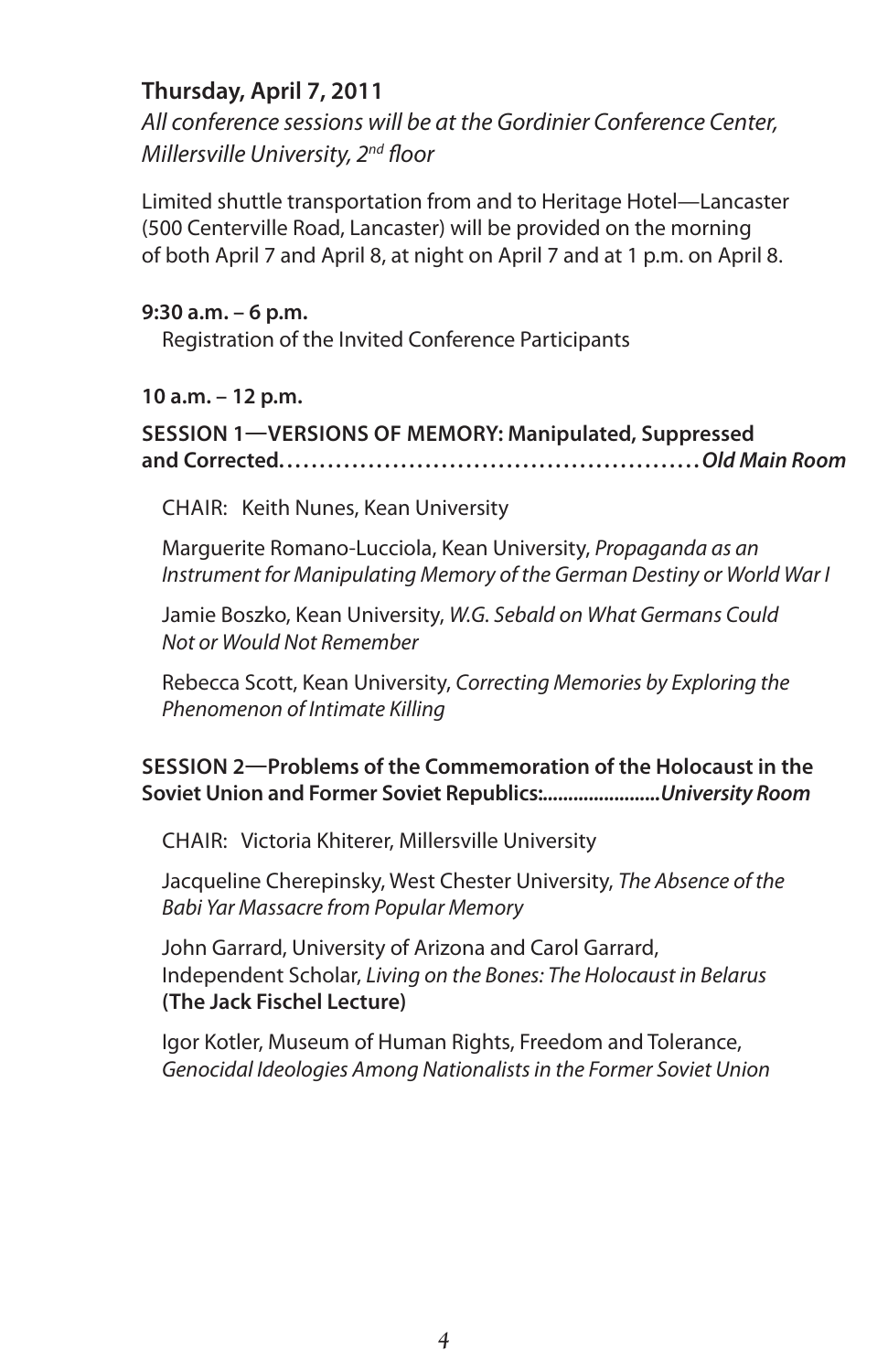**Session 3—HOLOCAUST AND ALBANIA: A Story of Courage and Survival**

**. . . . . . . . . . . . . . . . . . . . . . . . . . . . . . . . . . . . . . . . . . . . . . . . . . . . . . . . . . . . . . . . . . . . . . . .***Matisse Room*

CHAIR: Agron Alibali, University of Massachusetts, Boston

Van Christo, The Frosina Information Network, Boston, *Spreading the Word—The Untold Story of the Jews of Albania in WWII*

Hajredin Ibrahimi, The Institute of History, Tirana, Albania, *Communities Condemned: The Jews and Çams of Northwestern Greece at the End of WWII*

Blerina Sadik, Institute of Çamëria Studies, Tirana, Albania, *Historical Survey on Greek Government Policies on Albanian Schools in Çamëria, Northwestern Greece*

Johanna Neumann, United States Holocaust Memorial Museum, *What You Do Matters: The Testimony of a Survivor in Nazi Occupied Albania*

#### **12 – 12:50 p.m.**

Lunch for the Invited Conference Participants. . . . . . . . . . . . . . . . . . . . . . . . *Lehr Room*

#### **12:50 – 1:20 p.m.**

**The Lunch Talk. . . . . . . . . . . . . . . . . . . . . . . . . . . . . . . . . . . . . . . . . . . . . . . . . . . . . . . . . .** *Lehr Room*

Igor Kotler, Museum of Human Rights, Freedom and Tolerance and Alexander Mushkin, Museum of Human Rights, Freedom and Tolerance, *Introduction to the Genocide Exhibit*

#### **1:30 – 3:30 p.m.**

#### **Session 4—Eyewitnesses and Their Testimonies 1. . . . . . . . . . . . . . . .** *Lehr Room*

CHAIR: Jack Fischel, Millersville University

David Shneer, University of Colorado, *Through Soviet Jewish Eyes: Photography, War and the Holocaust* **(The Miriam Fischel Lecture,** co-sponsored by the Honors College Student Association**)**

Joanna Beata Michlic, Brandeis University, *The Future of Testimony: Voices of Child Survivors*

Andrew Adam-Bradford, University of Sheffield, and Sue Vice, University of Sheffield, *Concentration Camp Agriculture and Ghetto Gardens: Memories of the Holocaust Through the Prism of 'Food' from the Warsaw Ghetto to Auschwitz*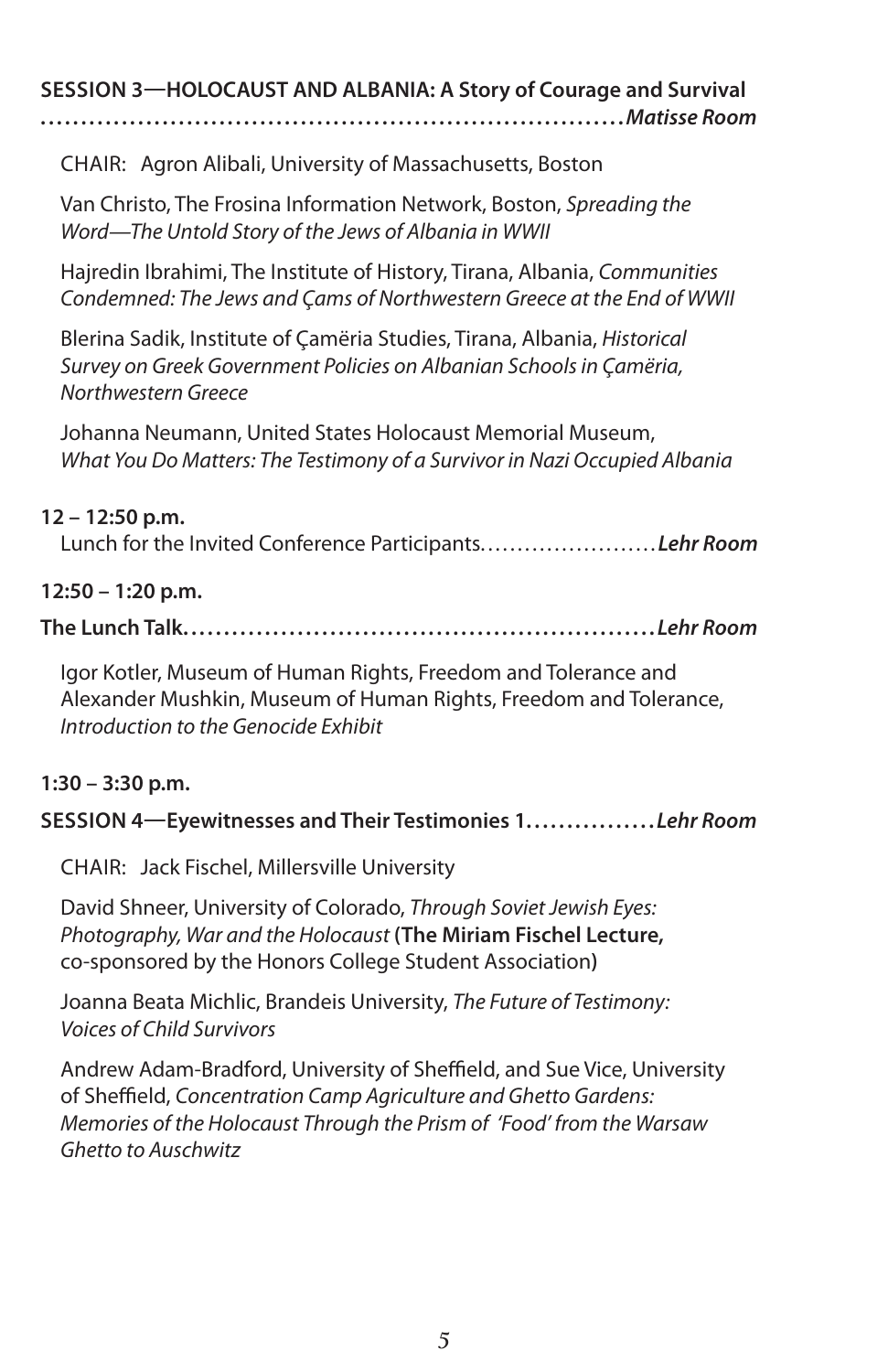#### **Session 5—Nuremberg after 65 Years: Justice and Genocide Prevention. . . . . . . . . . . . . . . . . . . . . . . . . . . . . . . . . . . . . . . . . . . . . . . . . . . . . . .***University Room*

CHAIR: Herbert Hirsch, Virginia Commonwealth University

Paul Bartrop, Bialik College, Melbourne, Australia, *The Nuremberg Trials, 1945–1946: What was on Trial? Nuremberg from a Historian's View*

Herbert Hirsch, Virginia Commonwealth University, *The Politics of War Crimes Trials: From Nuremberg to the ICC. Nuremberg from the View of Political Science*

Alex Alvarez, Northern Arizona University, *Nuremberg and the Rule of Law: Justice in the Shadow of the Holocaust, Nuremberg from the View of Criminal Justice*

#### **Session 6—After the Holocaust: Nazi Trials, Impunity and Anti-Semitism. . . . . . . . . . . . . . . . . . . . . . . . . . . . . . . . . . . . . . . . . . . . . . . . . . . .***Old Main Room*

CHAIR: Onek Adyanga, Millersville University

Michael S. Bryant, Bryant University, *Dispatches from the Kingdom of the Dead: Eyewitness Testimony and the 'Operation Reinhard' Trials in West Germany, 1963–1966*

Guy Carter, Independent Scholar and Karin Scheer, Independent Scholar, *'For the Peoples' Welfare': The NSV in the Persecution of Jewish Citizens of Germany and the Reinventions of Elisabeth Selbert*

Eva Alterman Blay, University of Sao Paulo, *After the Holocaust: Impunity and Anti-Semitism*

**3:45 – 5:45 p.m.** 

**Session 7—Documentary** *"Nazis/Skinheads: Hate and the Holocaust in Ukraine"***. . . . . . . . . . . . . . . . . . . . . . . . . . . . . . . . . . . . . . . . . . . . . . . . . . . . . . . . . . . . . .** *Lehr Room*

Introduction and discussion afterward with the film's director Daniel Reynolds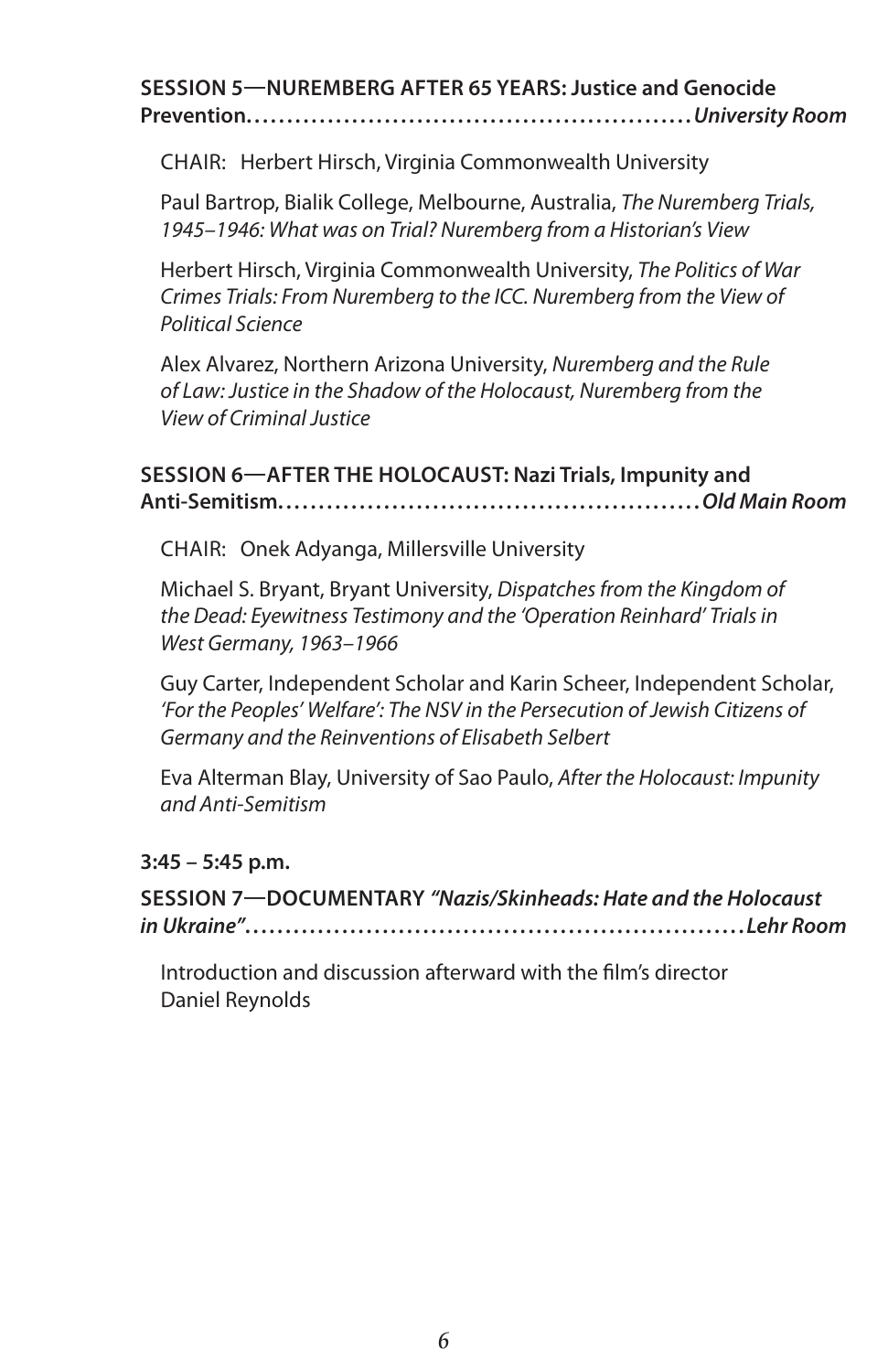#### **Session 8—Growing up in the Shadow of the Holocaust: Reflections in the Work and Lives of Three Psychoanalysts who are Children of Survivors. . . . . . . . . . . . . . . . . . . . . . . . . . . . . . . . . . . . . . . . . . .***University Room*

CHAIR: Mary Sommar, Millersville University

Jack Herskovits, Adelphi University, *On Being a Psychoanalyst Who Grew Up in the Shadow of the Holocaust*

Estelle Rapoport, The Derner Institute, *Growing Up in the Shadow of the Holocaust*

Michael D. Zentman, Adelphi University, *In the Shadow of the Holocaust*

#### **Session 9—jewish North African Experiences after World War II: Stories and Migration. . . . . . . . . . . . . . . . . . . . . . . . . . . . . . . . . .***Old Main Room*

Chair: Yolande Cohen, Université du Québec à Montréal

Sara Cohen-Fournier, McGill University, *Fear Ever-Present in Memory: The Dialogue of Jews Displaced from Arab Countries*

Linda Guerry, Université du Québec à Montréal and Yolande Cohen, Université du Québec à Montréal, *Leaving from Morocco: Voices of the*  Past. Jewish Immigration's Stories in the Second Part of the 20<sup>th</sup> Century

Martin Messika, Université Paris I La Sorbonne/Université du Québec à Montréal, *"There Was No Future for Us": Student Migratory Routes, Stories of North African Jewish Students in Paris and Montreal (1950–1979)*

#### **6 – 7 p.m.**

Dinner for the Invited Conference Participants. . . . . . . . . . . . . . . . . . . . .*Campus Grill*

#### **7:15 – 9 p.m.**

**The Aristides De Sousa Mendes Lecture, Keynote Speech. . . . . . .** *Lehr Room*

Welcoming Remarks by Diane Umble, Dean, School of Humanities and Social Sciences, Millersville University

Introduction by Victoria Khiterer, Millersville University

Samuel Kassow, Trinity College, *History as Cultural Resistance: Emanuel Ringelblum and His Archive*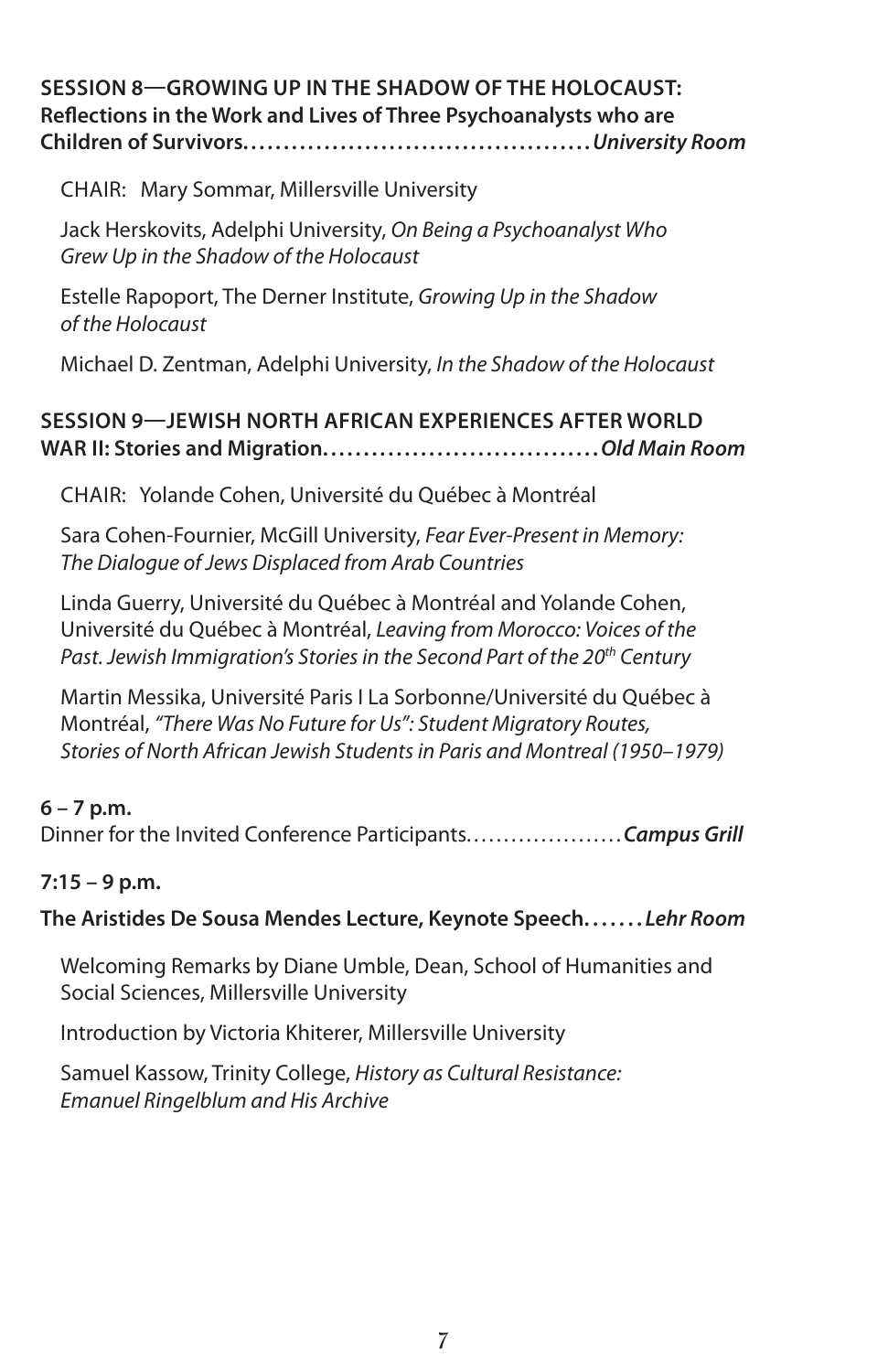#### **Friday, April 8, 2011**

#### **8:45 – 11 a.m.**

Registration of the Invited Conference Participants

#### **9 – 10:45 a.m.**

#### **Session 10—Reflections on the Holocaust in Soviet and Anglo-American Literature. . . . . . . . . . . . . . . . . . . . . . . . . . . . . . . . . . . . . . . . . . .** *Lehr Room*

CHAIR: Joanna Beata Michlic, Brandeis University

Polly Zavadivker, University of California, Santa Cruz, *"The Truth Is Never Sorrowful": Towards Vasilii Grossman's Philosophy of History*

Maxim D. Shrayer, Boston College, *Ehrenburg's Poetry and Soviet Holocaust Memory*

Ellen Friedman, The College of New Jersey, *Writing a Memoir in 2011 About Polish Jews in the Soviet Union During the Holocaust*

#### **Session 11—The Trauma of Surviving. . . . . . . . . . . . . . . . . . . . . .***University Room*

CHAIR: Guy Carter, Independent Scholar

Keith A. Anderson, (primary author) The Ohio State University and Noelle L. Fields, The Ohio State University, *Family Caregivers to Holocaust Survivors: Stress and Strain but Who Am I to Complain*

Eric D. Miller, Kent State University, *The Double-Edged Sword of Remembering the Holocaust: The Case of Jewish Self-Identity*

Mildred Antonelli, Institute for the Psychoanalytic Study of Subjectivity, *The Trama of Surviving*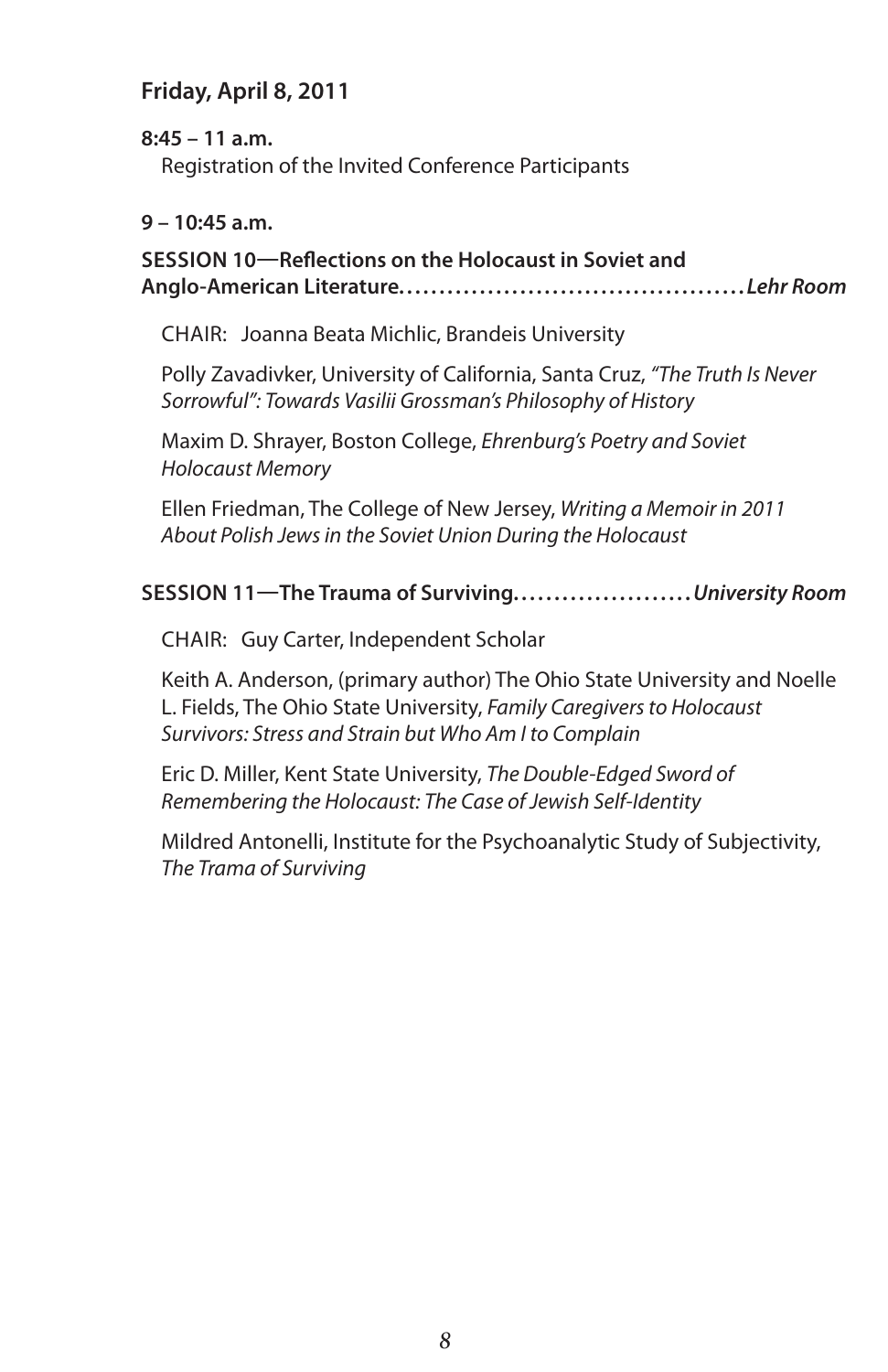#### **Session 12—Eyewitness and Their Testimonies II. . . . . . . . . .***Old Main Room*

CHAIR: Tanya Kevorkian, Millersville University

Eleonora Jedlińska, University of Lodz, Poland, *Art and Memory of the Holocaust*

June-Ann Greeley, Sacred Heart University, *The Grace No Hatred Can Contain: The Witness of Etty Hillesum and Fr. Alfred Delp, SJ, to the Holocaust*

Joanne S. Silver, Manager of Beach Lloyd Publishers, *I Will Never Be Fourteen Years Old: A Memoir by François Lecomte*

#### **11 a.m. – 12:45 p.m.**

#### **Session 13—Holocaust Education. . . . . . . . . . . . . . . . . . . . . . . . . . .***University Room*

CHAIR: Jeffery Prushankin, Millersville University

Michael Schuldiner, University of Akron, *Holocaust Denial and German-American Opposition to the United States Holocaust Memorial Museum*

Kevin Simpson, Concordia University, Portland, OR and JD Wyneken, Grove City College, *Remembering the Architecture of Death: Teaching the History and Psychology of the Holocaust*

#### **Session 14—Holocaust in Romania and Transnistria. . . . . .***Old Main Room*

CHAIR: Clarence Maxwell, Millersville University

Iulian Alexandru Muraru, Tziporah Wiesel Fellow 2010–2011, United States Holocaust Memorial Museum, *The Memory of a Blood Summer. First Massacres in Romanian Holocaust: Dorohoi and Galati Pogroms in 1940*

Andrei Muraru, Tziporah Wiesel Fellow 2010–2011, United States Holocaust Memorial Museum, *Transnistria Has Spoken. Perpetrators and Victims in the Romanian War Criminal Trials*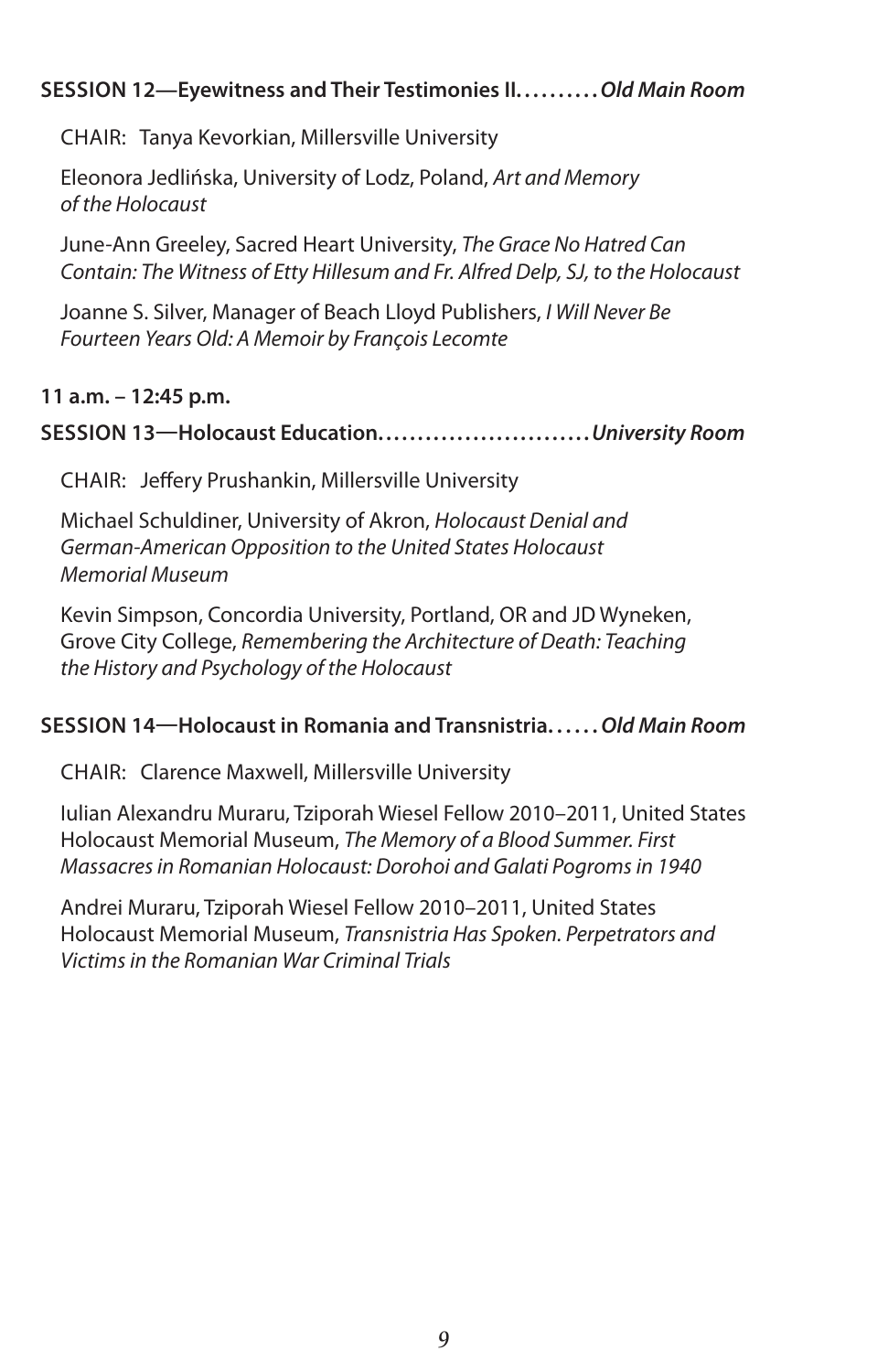#### **hotel information**

**Heritage Hotel - Lancaster Hotel Reservations:** 500 Centerville Road 1-800-223-8963

Lancaster, PA 17601 717-898-2344 fax

www.heritagelancaster.com

The conference rate is \$94 single and \$99 double plus 11% tax, breakfast included. Conference participants should indicate that they are with the Millersville University History Conference.

#### **Additional Information or Questions**

If you would like to be included in our electronic distribution list, please send your email address to Ms. Maggie Eichler, the Conference Administrative Assistant at meichler@millersville.edu. If you have questions, please email or call Ms. Maggie Eichler at 717-872-3555. Visit our conference website at www.millersville.edu/holocon.

#### **Directions & Parking**

For detailed directions to campus, please visit:

#### **www.millersville.edu/directions**

If you arrive at the Lancaster train station, you can get to the hotel by taxi. Please pick up a cab at the taxi stand at the train station or call a taxi at 717-392-7327 or 717-397-8100.

Conference participants may park their cars in any Millersville University parking lot on April 7 and 8. No parking permit is required.

#### **The Conference is Free and Open to the Public.**